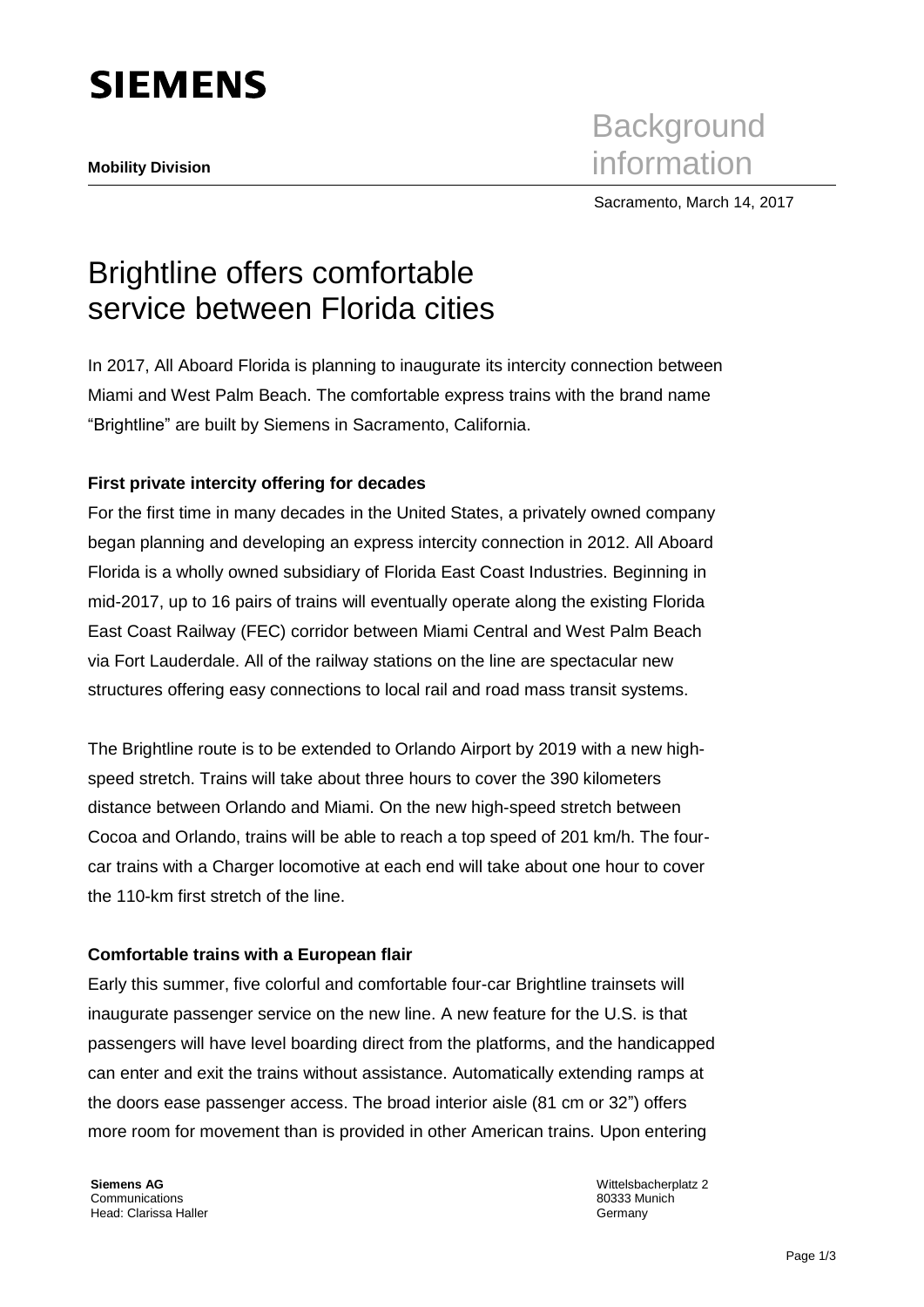service this year, each train will have three "Smart" coaches and one "Select" coach. The Smart Class offers 48-cm (19") wide seating in a 2+2 configuration, with a total of 66 or 58 seats, some with tables, depending on the coach. The coaches also have spacious restrooms and space for bicycles and luggage. The Select Class coach has only 49 seats and is roomier with 53-cm (21") wide leather seats in a 2+1 configuration. All coaches are equipped with adjustable seats, folding tables, Wi-Fi (WLAN) and group seating arrangements with or without tables. Select Class passengers can have drinks and food served free of charge, have access to the Premium Guest Lounge at the stations, and can park their cars without charge at the stations.

The Brightline trains will be bookended by two colorful diesel-electric Charger SC-44 locomotives that are also built by Siemens in Sacramento. The locomotives are powered by a 3,100 kW (4,200 PS) high speed diesel engine that enable the Brightline trainset to reach a top speed of 201 km/h. The trains will initially operate at speeds of up to 127 km/h (70 mph) on the first stretch of the line.

### **Reliability and availability over 30 years**

In June 2015, All Aboard Florida contracted Siemens to service and maintain the Brightline trainsets for a period of 30 years. In addition to a smaller service facility in West Palm Beach already in operation, a new maintenance hall will be built at the Orlando Airport. Around 40 employees of All Aboard Florida and about 70 Siemens maintenance specialists will ensure that the initial fleet of 20 coaches and ten locomotives will be permanently available and kept in optimal condition. The train's maintenance concept has already been successfully implemented and proven on a number of continents, and ensures vehicle availability of well over 95 percent.

### **Contact for journalists:**

Ellen Schramke, Phone +49 30 386 22370 E-mail: [ellen.schramke@siemens.com](mailto:ellen.schramke@siemens.com)

Follow us on Twitter at: [www.twitter.com/SiemensMobility](http://www.twitter.com/SiemensMobility)